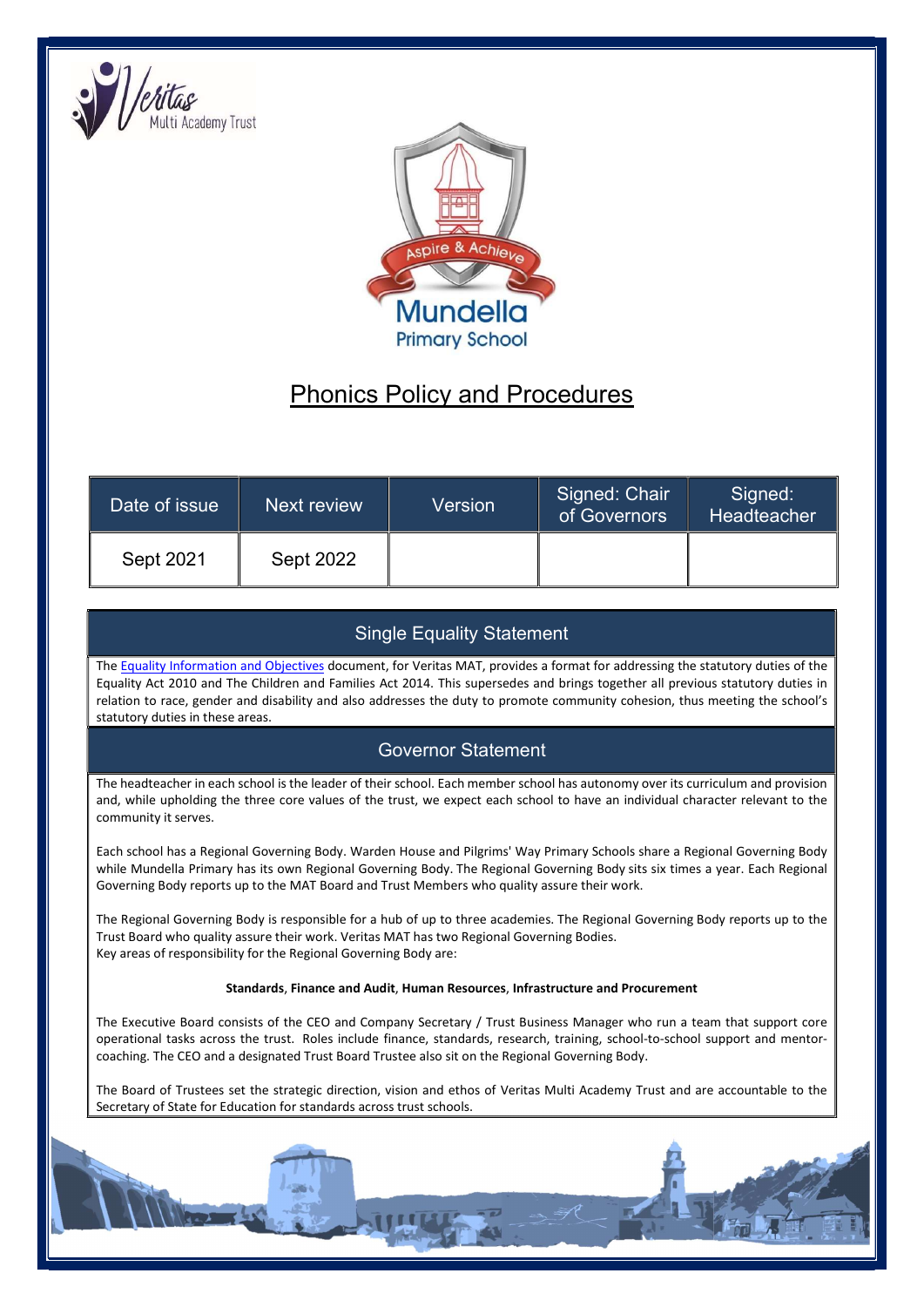# Policy Statements

#### Introduction

At Mundella Primary School we strive to ensure that all children become successful, fluent readers by the end of Key Stage One and believe this is achievable through a combination of strong, high quality, discrete phonics teaching combined with a whole language approach that promotes a 'Reading for Pleasure' culture.

The Rose Report (2006) emphasised high quality phonics as an important part of the word decoding skills required by children to develop high level whole language and comprehension skills. This policy aims to reinforce a consistent, high quality approach to the teaching of phonics across the Early Years Foundation Stage, (EYFS,) Key Stage One and on into Key Stage Two for children who still need this further support.

#### Aims

- To teach children aural discrimination, phonemic awareness and rhyme to aid reading, writing and spelling development.
- To encourage the use of segmenting and blending so that decoding skills provide a sound foundation for reading, writing and spelling.
- To ensure the teaching of phonics is lively, interactive and investigative.
- To enable children to use phonic awareness across the curriculum.
- To ensure that children know the 44 phonemes within the English language.
- To teach children to recognise the graphemes within words and associate them with the appropriate phoneme when reading.
- To provide children with strategies to identify and decode words and build up a fast paced recognition of 'tricky' words.

# **Objectives**

- To provide consistent, high quality phonics teaching that ensures all children have a strong foundation upon which to tackle the complex processes of reading and writing.
- To ensure that the teaching of synthetic phonics is systematic and progressive throughout the foundation stage, key stage one and key stage two for those children needing interventions to support phonetic knowledge and understanding.
- To ensure that children have phonetic knowledge, understanding and skills so that they can decode words confidently and engage with higher order reading and writing skills.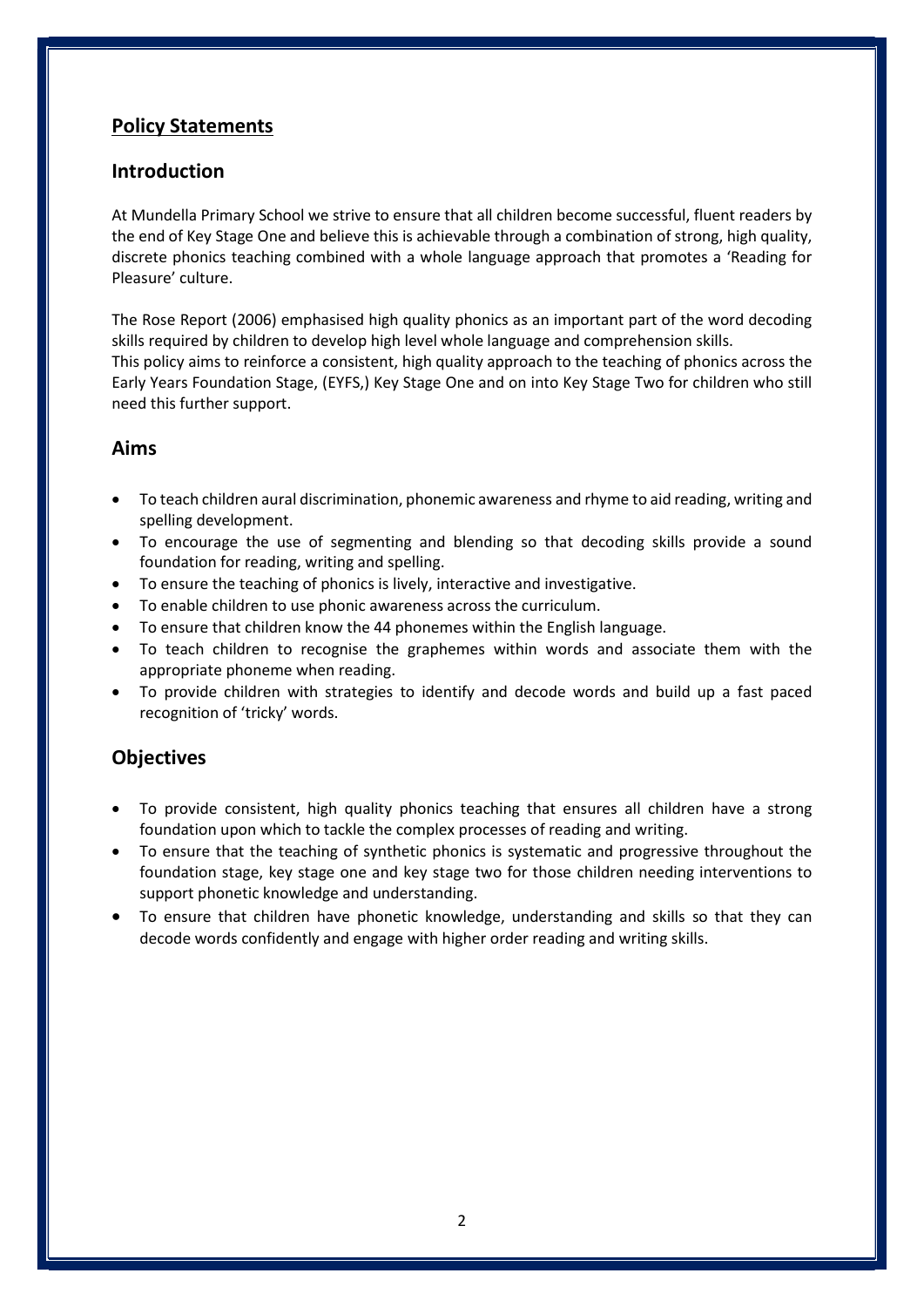# Procedures and Guidance

#### Teaching and Learning.

Planning: The school follows the systematic approach laid out in Letters and Sounds (DfE 2007) which we have adapted to meet the requirements of the new National Curriculum. Staff complete weekly plans for phonics which ensure progression and effective, high quality teaching.

Lessons: Discrete phonics lessons take place daily in EYFS and Year 1. To ensure that children are consolidating phonic knowledge and skills over time and that they are able to apply them in context, each Phonics lesson will include the following sections:

- Revise Overlearn the previous graphemes and words
- Teach Introduce a new grapheme / words
- Practise Develop GPCs (grapheme phoneme correspondences) / read and spell new words
- Apply Use the new graphemes / words in games and activities to secure knowledge
- Assess Monitor progress within each phase to inform planning.

Links between phonics knowledge and understanding are made to learning in both Reading and Writing. These lessons proceed at pace and incorporate a wide range of practical and interactive activities to engage the children. These activities are carefully chosen to ensure that children develop their skills in aural discrimination and phonemic and rhyme awareness, blending and segmenting as well as grapheme-phoneme correspondence.

Resources: All teachers have a range of resources to use which are appropriate for the level at which the children are working. They include practical resources such as phonic games and use of ICT in addition to whiteboards and pens so that children are continually engaged with their learning. There should also be age and phase appropriate displays in both EYFS and Year 1 classrooms and intervention rooms to support the teaching and application of phonics in Reading and Writing.

Intervention: Children who need extra support to develop their phonic knowledge across Key Stage 1 and 2 are identified and targeted for intervention. There are a range of intervention strategies which the school uses and the most appropriate one is selected once a child's needs have been assessed.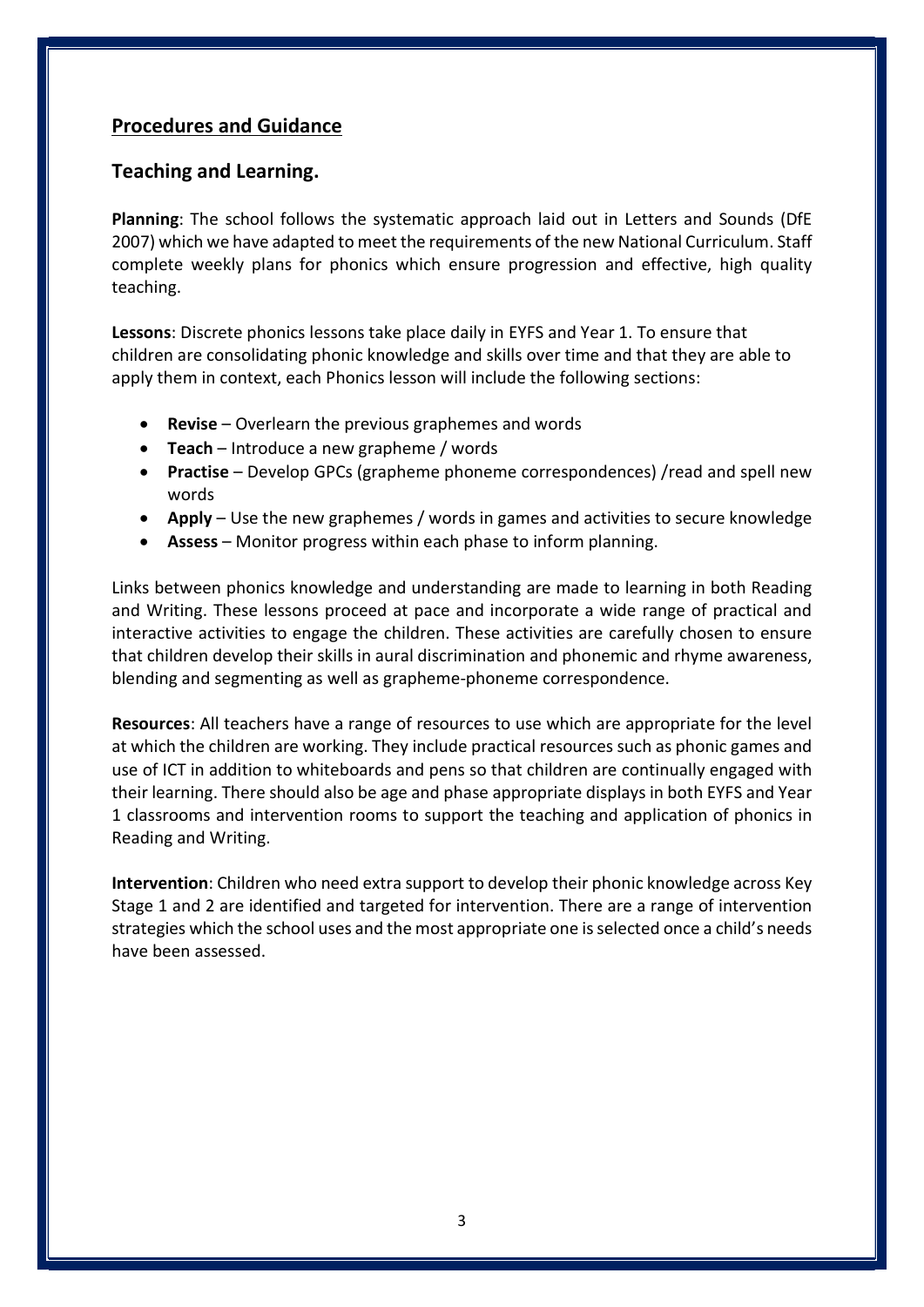# **Organisation**

The class teacher is responsible for:

- Ensuring progressing in the acquisition of phonic knowledge and skills with due regard to the National Curriculum for English
- Developing and updating skills, knowledge and understanding of phonics
- Identifying needs in phonics and take advantage of training opportunities
- Keeping appropriate on-going records
- Planning effectively for phonics, liaising with phonics leader when necessary
- Informing pupils and parents of their progress, achievements and attainment

Phases 1, 2 and 3 of Letters and Sounds are introduced and consolidated with the children during EYFS. Phases 4 and 5 of Letters and Sounds are introduced and consolidated throughout Year 1.



# Assessment

Assessment is regarded as an integral part of teaching and learning and is a continuous process. We strive to make our assessment purposeful, allowing us to match the correct level of phonics work to the needs of the pupils, thus benefiting the pupils and ensuring progress. It is the class teacher's responsibility to keep track of the progress made by all children in their class and ensure that gaps are narrowed in phonemic awareness.

Assessment of Learning: The attainment and progress of children in phonics is assessed regularly across the year, both discretely at the end of each phase and through Reading and Writing assessments. At the end of Year 1, children participate in the phonics screening check